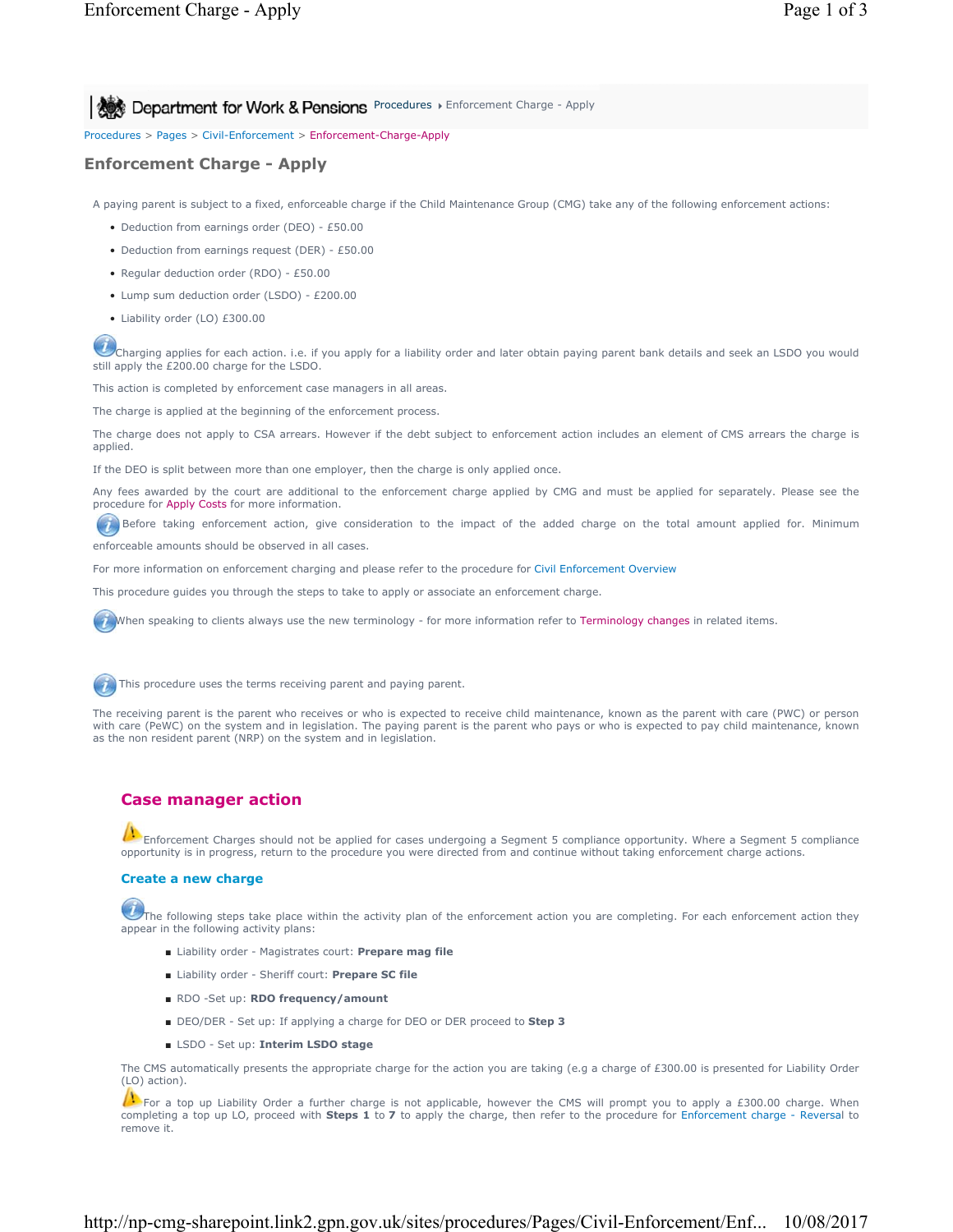If a Paying Parent changes between an enforced DEO and DER, without any break in payment (e.g if they leave the armed forces and start a civillian job, having advised us of the change) a further £50.00 charge is not applicable. However, the CSM will see this as a new deduction and present a fresh charge. When completing a change to DEO directly from a DER, or to a DER directly from a DEO, proceed with<br>**Steps 1** to **7** to apply the charge, then refer to the procedure for Enforcement cha advises the CMG of a change of employer there will be no further charge for re-issuing an enforced DEO.

If applying a charge for a DEO or DER following the end of a Segment 5 Compliance Opportunity, complete **Steps 3** to **5**.

A system pop up message will warn that applying the £50.00 charge is to be considered when an enforced DEO is imposed on the paying parent and the charges have not been applied. The warning message "This SR (Payments - Setup Mandatory DEO MOP) is chargeable.<br>Please apply charges to the SR" will still allow the DEO to proceed without applying a new char

- 1. To apply a new charge continue to **Step 2**. To associate an existing enforcement charge to more than one enforcement action go to **Step 8**.
- 2. Select the activity plan line **Caseworker applies Charge** if charging is active.
- Navigate to the **Charges** view within **more tabs** and from the dropdown, select **Check charges**. This will allow you to check if there are any 3. previous enforcement charges, and at this point the CMS will present the charge that is applicable for the action you are taking.

If a DEO/DER is not marked as mandatory the **Check Charges** button is not enabled.

4. Once you have checked the Charge history and are satisfied that a charge is applicable, return to the Charges view and update the **Existing charge** field as appropriate:

**Yes** - when selecting a previous charge **No** - When you are creating a new charge

- 5. The **From Account Number** automatically self populates. Select **Save**.
- 6. Select **Apply Charge**, then return to the previous procedure you are completing to continue enforcement action.

### **Associating an existing charge**

It is possible to associate a single enforcement charge with more than one action. For example, when you are taking multiple actions that 7. only need to have a single charge applied, e.g. a deduction from earnings order (DEO) that covers multiple employers.

The CMS does not allow a previous LO charge to be associated to a subsequent action. A new LO period is always chargeable. However the charge does not apply to a top up LO. Refer to the procedure for Civil Enforcement Overview for more information on when a charge is suitable.

8. Select the paying parents **Contact** screen and then check **Charge History** via the more tabs dropdown.

 $U$  A list of all previous charges will now be shown, ensure you note the relevant previous charge.

- 9. Return to the **Method of Payment From DEO SR** and select the **Charges** tab.
- 10. Select the **Check Charges** button, this will then enable the **Existing Charges** field.
- 11. Within the **Existing Charges** field select **Yes**. This will generate the **Charge Reference** field.
- 12. Select the **Charge Reference MVG** button to list of all previous charges and select the relevant charge as identified in **Step 9**.
- 13. When you are associating a charge select **Save**.

A BaNCS message will now appear to state **Not Sent due to Referenced Charge**. The charge has now been successfully associated.

#### **Send a revised collection schedule**

- 14. As the case/s debt balance has changed as a result of the enforcement charge, send a new liability schedule to the Paying Parent.
	- When completing a DEO or DER return to the originating SR to complete that action. A collection schedule will be generated along with the notifications to the paying parent's employer once the action is completed. Refer to DEO - Enforced or DER - Enforced for further guidance
	- When completing a Liability order send a new schedule once the letter CMEL7003 has been sent to the paying parent, and the 10 day Wait period for them to make payment has expired. Refer to Liability Order - Magistrates Court or Liability Order - Sheriffs Court for further guidance.

Apply Costs Arrears (negotiated payment schedule) - Calculate Civil Enforcement Overview DEO - Enforced

DER - Enforced

Enforcement charge - Reversal